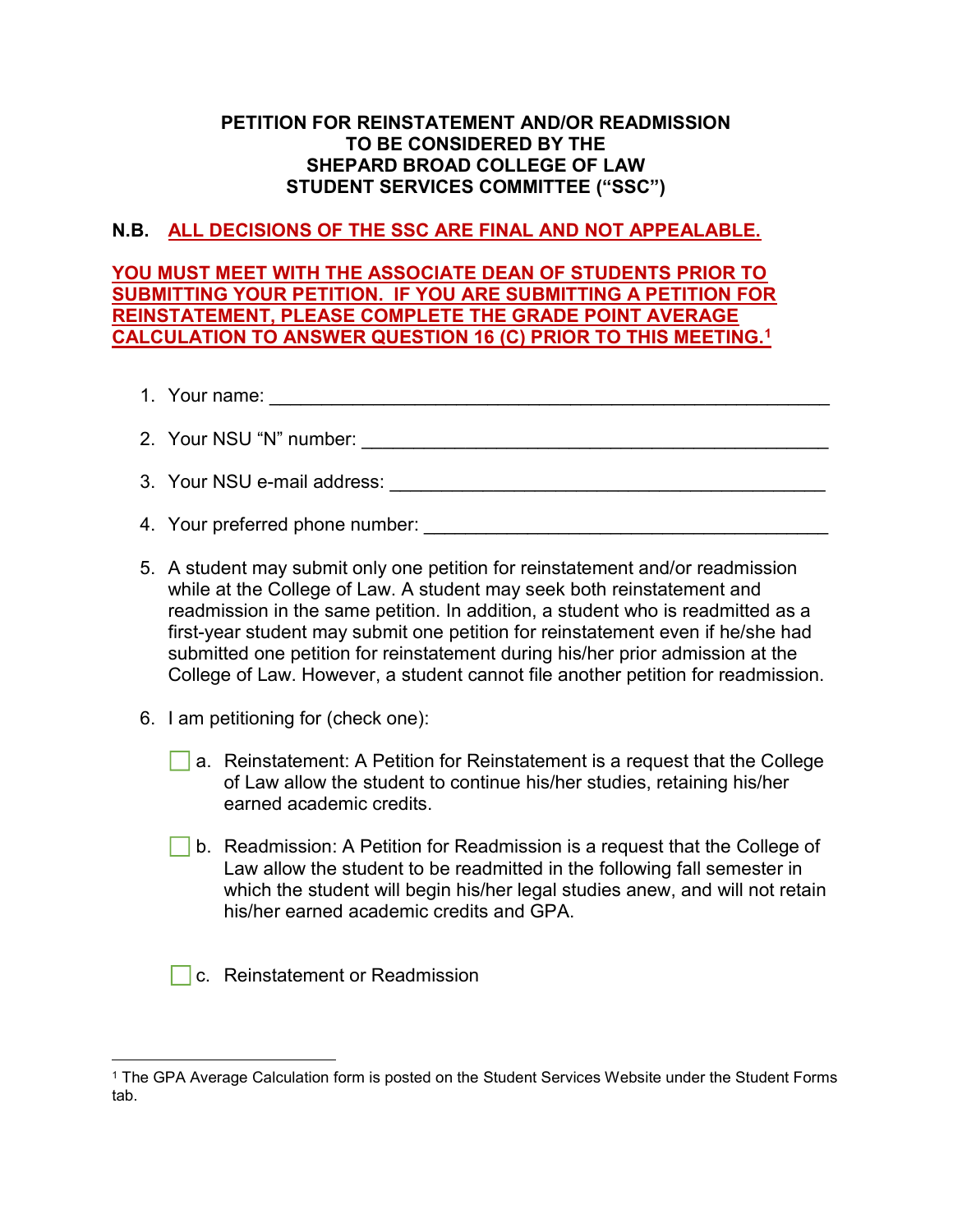Note: The Student Services Committee may elect to treat a Petition for Reinstatement as a Petition for Readmission if the Committee determines that readmission is the appropriate outcome for a student petition regardless of student preference. A student whose reinstatement is denied, but who is offered readmission is not bound to accept the readmission offer.

7. To have a student representative participate in the committee meeting regarding your petition, you must waive your privacy rights. Generally speaking, it is to your advantage to have the student representative participate in this process. As a result, if you decide to waive your rights, we encourage you to contact the student representative to explain your situation face-to-face.

Please check one of the following:

I waive my right to privacy and request that the SBA president (or a student he/she designates) read and vote on my petition.

I do not waive my right to privacy and I do not want to have the SBA president (or a student he/she designates) read and vote on my petition.

- 8. Your school year (i.e. are you a 1L, 2L, 3L, or 4L?):
- 9. Are you a Full-Time or Part-Time student? \_\_\_\_\_\_\_\_\_\_\_\_\_\_\_\_\_\_\_\_\_\_\_\_\_\_\_\_\_\_\_\_\_\_\_
- 10. Your cumulative GPA: \_\_\_\_\_\_\_\_\_\_\_\_\_\_\_\_\_\_\_\_\_\_
- 11. Your semester-by-semester (include summer terms) GPA (i.e., the GPA you

#### earned each semester in law school):

| First Semester or Term:  | Fifth Semester or Term:   |
|--------------------------|---------------------------|
| Second Semester or Term: | Sixth Semester or Term:   |
| Third Semester or Term:  | Seventh Semester or Term: |
| Fourth Semester or Term: | Eighth Semester or Term:  |

# Note: YOU MUST SUBMIT A COPY OF YOUR COMPLETE NSU TRANSCRIPT.

12. After which semester of law school were you dismissed?

13. Prior to your current dismissal, were you ever dismissed from any law school (including NSU)? Please check one of the following.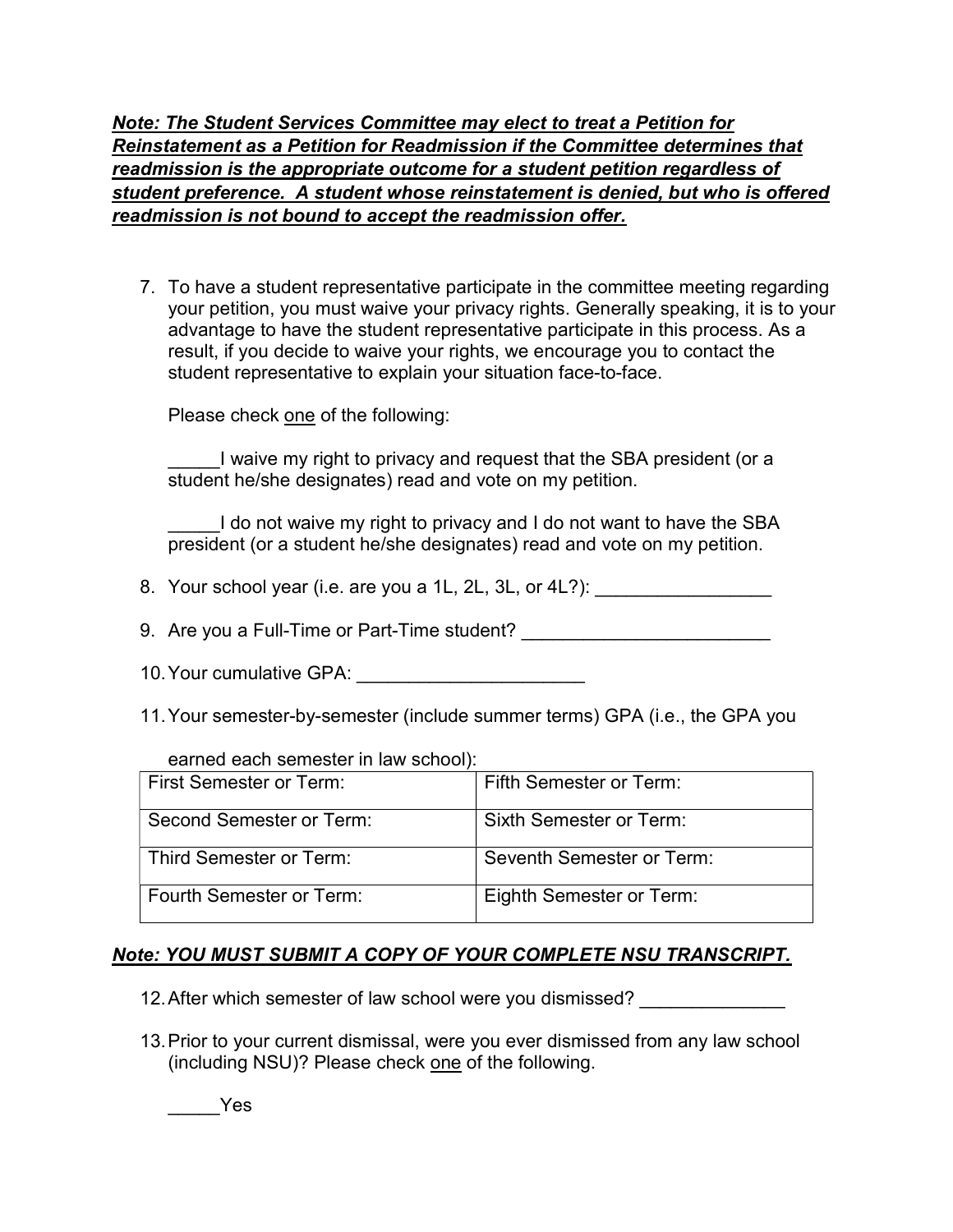$N<sub>0</sub>$ If yes, please provide complete details (including dates):

# 14. Petition for Reinstatement:

Section 4.5 of the Code of Academic Regulations provides that:

For a petition for reinstatement to be granted by the Student Services Committee, the petition must demonstrate that (a) the student's poor academic performance was a result of extenuating circumstances outside of the student's control (such as serious illness, unusual hardship, or qualitatively similar circumstances), (b) the extenuating circumstances that caused the student's poor academic performance have been fully resolved and no longer exist, and (c) given one more semester, the student will be able to attain (and maintain thereafter) the requisite GPA.

# 15. Petition for Readmission:

Section 4.5 of the Code of Academic Regulations provides that:

For a petition for Readmission to be granted by the Student Services Committee, the student must demonstrate that (a) the student's poor academic performance was a result of extenuating circumstances (such as undiagnosed illness, unusual hardship, or qualitatively similar circumstances that impacted the learning experience throughout the time the student was admitted), (b) the extenuating circumstances have been fully resolved and no longer create an impediment to success, and (c) when readmitted the Student Services Committee anticipates the student will be able to successfully attain and then maintain the requisite GPA.

- 16. To help the SSC decide your petition, please answer the following three questions (using as much space as necessary). Note: Complete candor and truthfulness is expected, and the SSC reserves the right to verify each and every statement.
	- a. What extenuating circumstances outside your control caused your poor academic performance?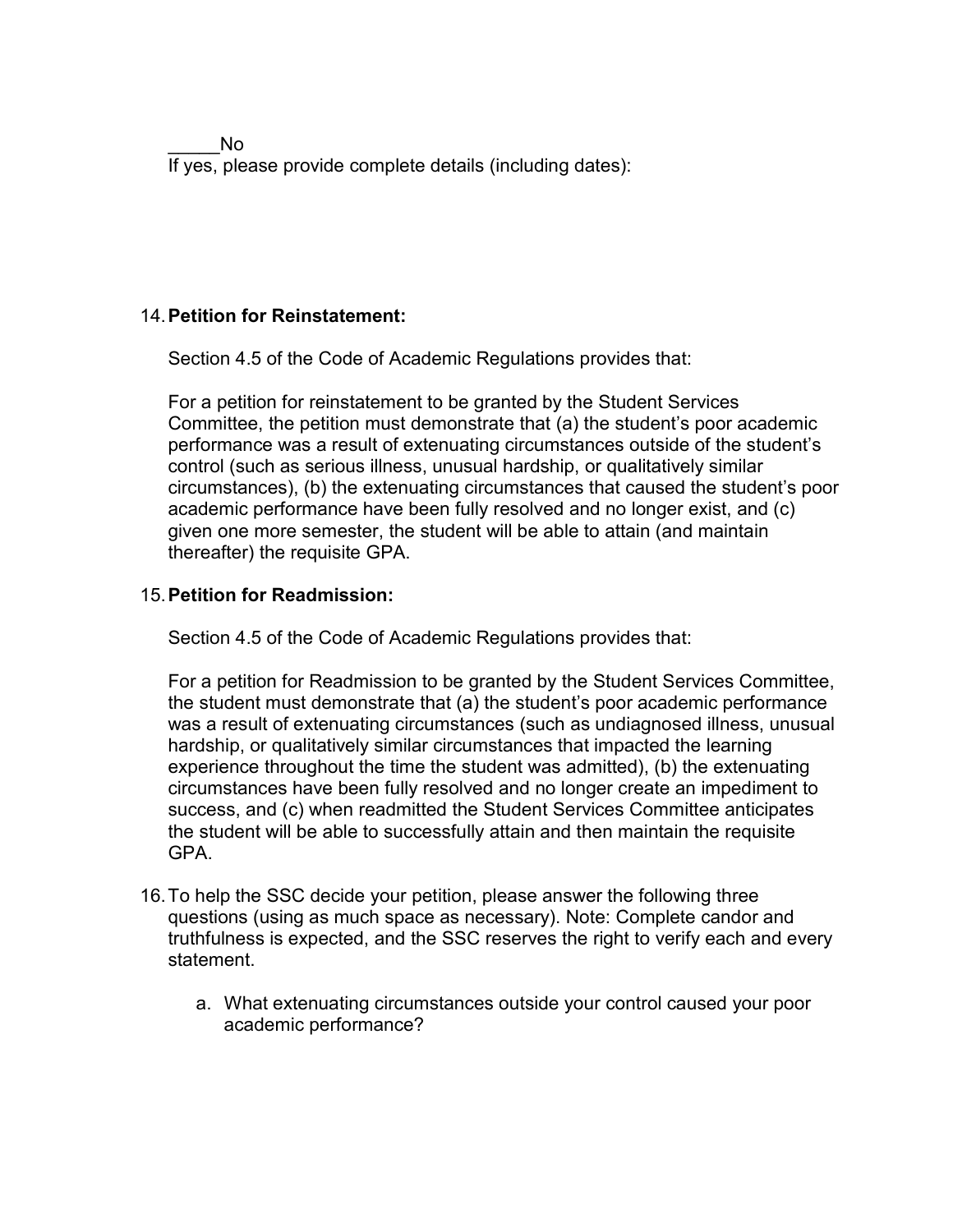b. Have the extenuating circumstances identified above been resolved so that they no longer exist? Please check one of the following.

\_\_\_\_\_Yes

\_\_\_\_\_No

If yes, please describe how they have been resolved and why they are unlikely to recur in the future.

- c. Please answer the applicable following question(s). If you are petitioning for both reinstatement and readmission, answer both (1) and (2).
	- 1. Petition for Reinstatement: Assuming you are reinstated, what GPA will you need to earn next semester to avoid future dismissal? (Note: Students must maintain a cumulative grade point average of a 2.25 or above after their first semester of law school in order to avoid dismissal. However, you should check Section (4) of the Code of Academic Regulations and with Student Services to determine exactly what you will need):
	- 2. Petition for Readmission: Assuming you are readmitted, how will you be able to successfully attain and maintain the requisite GPA?
- 17. Is there anything else you would like the SSC to know or consider about your circumstances?

 $\frac{1}{2}$